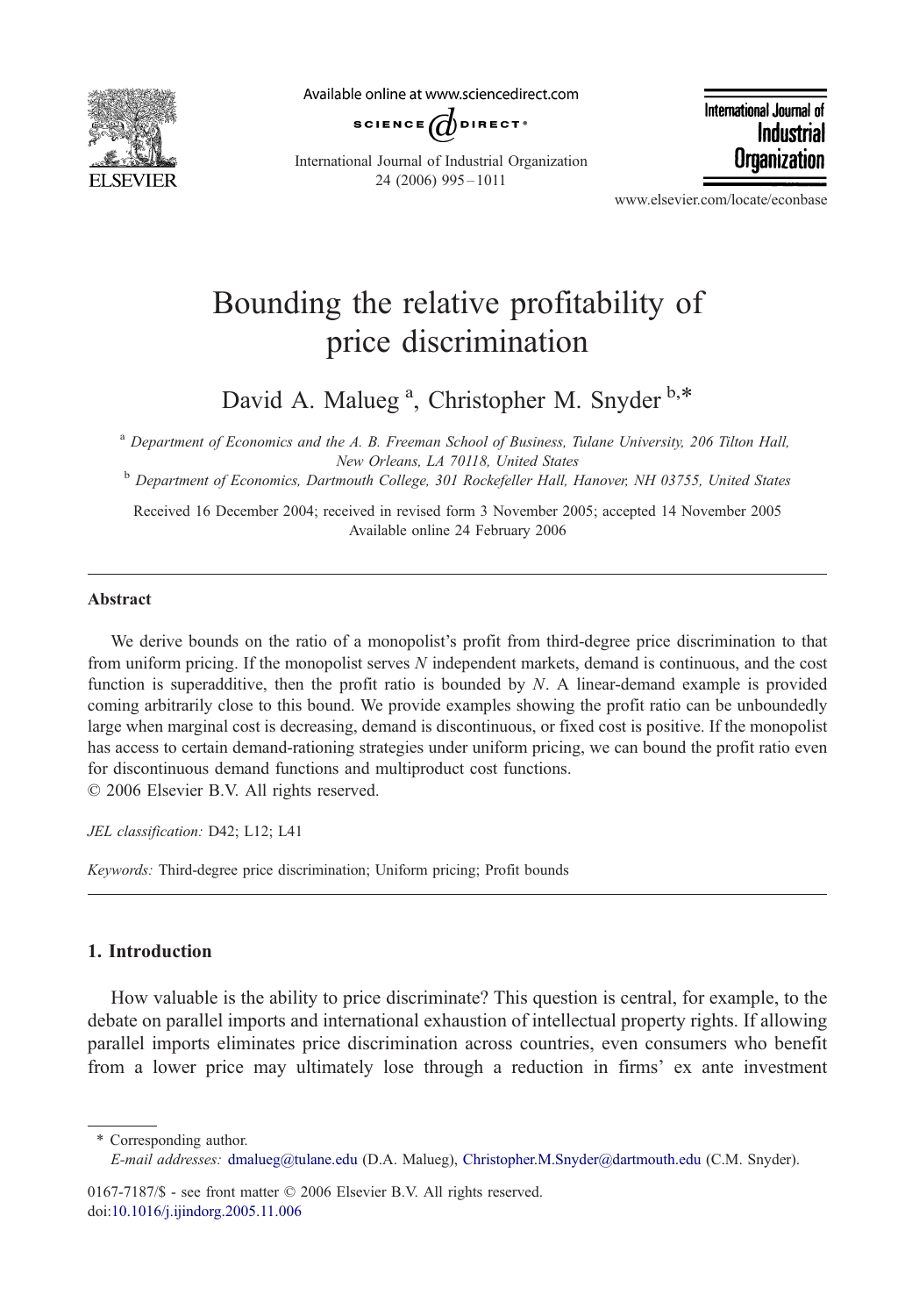incentives.<sup>1</sup> The size of this incentive effect depends on the relative profitability of price discrimination.

Recently, the issue of parallel imports has received particular attention in the international market for pharmaceuticals (see [Danzon and Towse, 2003\)](#page--1-0). In order to preserve low prices in poor countries, the European Union recently tightened restrictions on the re-importation on malaria, tuberculosis, and HIV/AIDS drugs from poor countries, enhancing pharmaceutical manufacturers' ability to engage in price discrimination across rich and poor countries. Recent U.S. policy moved in the opposite direction: by relaxing restrictions on the re-importation of pharmaceuticals from Canada, the United States reduced pharmaceutical manufacturers' ability to engage in price discrimination across the two countries. These policies were motivated by a desire to reduce prices in certain markets with little regard to what [Danzon and Towse \(2003\)](#page--1-0) note may be potentially significant effects on firm's incentives to undertake pharmaceutical research and development.<sup>2</sup> Our results on the relative profitability of price discrimination will provide bounds on the effect of such policies on firms' ex ante incentives to discover and develop pharmaceuticals as a function of the number of markets (countries) involved.

To date, the economics literature has been silent on the profitability of price discrimination, focusing instead on the effect of price discrimination on static social welfare (defined as consumer surplus plus producer surplus). We address this gap in the literature by examining the effect of third-degree price discrimination on a monopolist's profit. Typically it is of little interest to ask *whether* third-degree price discrimination increases a monopolist's profit—because all price vectors feasible under uniform pricing are also feasible under discrimination, the monopolist's profit under price discrimination is weakly higher than under uniform pricing.<sup>3</sup> In this paper we ask how much price discrimination can increase a monopolist's profit.

We show that if a monopolist faces  $N$  independent markets, demand is continuous, and the cost function is superadditive (related to diseconomies of scale), then the profit ratio is bounded by N. In cases where under price discrimination some markets are not served or are charged equal prices, we provide the tight bound that is strictly less than  $N$ . If the preceding conditions on demand and cost do not hold, the ratio of profit under third-degree price discrimination to profit under uniform pricing can be arbitrarily large, as we demonstrate in a series of examples.

Our results relate to the public policy question of the effect of parallel importation of drugs and other goods on firms' ex ante investment incentives, as mentioned above. Our results have other practical implications for firm strategy and public policy. Firms' incentives to facilitate third-degree price discrimination by developing technologies to separate consumers into different markets and prevent arbitrage among them depend on the profitability of price discrimination. For example, [Odlyzko \(2004\)](#page--1-0) notes the increasing complexity of price discrimination schemes in transportation, citing among other examples the evolution of canal tolls from simple uniform fees per boat for early canals in England to fees which varied not only

<sup>1</sup> [Rey \(2003\)](#page--1-0) and [Valletti and Szymanski \(2004\),](#page--1-0) for example, model the effect of parallel imports on manufacturers' investments in quality.

<sup>&</sup>lt;sup>2</sup> For the development of new drugs, research is essential—and it does not come cheap. The average research and development expenditure on a new drug is an estimated \$400 million out-of-pocket, capitalized to \$800 million (2000 U.S. dollars) by the time of government approval (DiMasi et al., 2003).

<sup>&</sup>lt;sup>3</sup> In departures from a static model with passive final-good consumers—the model studied in this paper—uniform pricing may be more profitable than price discrimination. For example, a durable-good monopolist may benefit if it can commit to a constant price over time [\(Coase, 1972](#page--1-0)). For another example, an upstream firm that sells inputs to competing downstream firms using secret contracts may benefit from establishing a reputation for offering uniform contracts ([McAfee and Schwartz, 1994\)](#page--1-0).